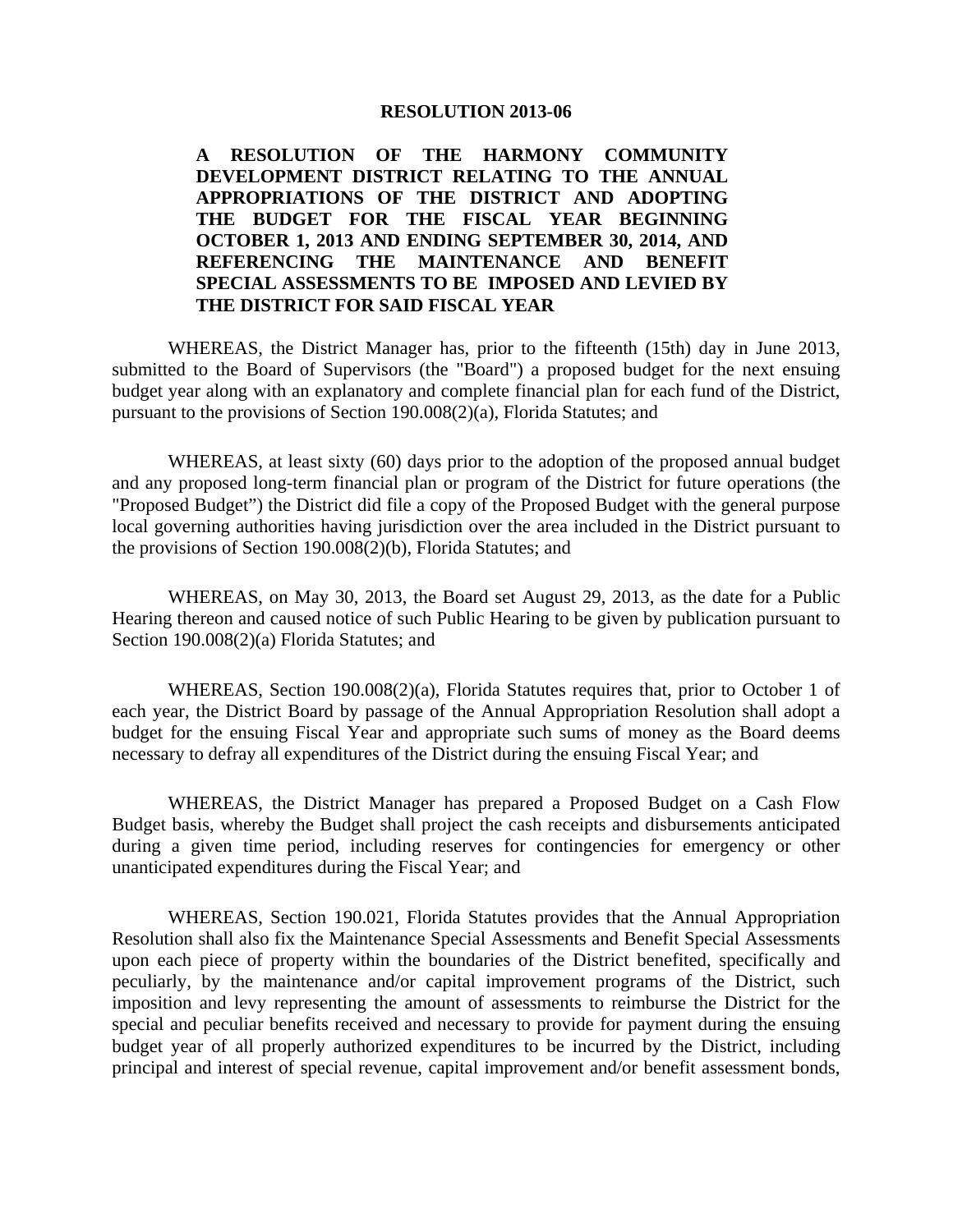in order for the District to exercise its various general and special powers to implement its single and specialized infrastructure provision purpose; and

 WHEREAS, the Assessment Methodology, the Engineer's Cost Report and the Non-Ad Valorem Assessment Roll used with the original District Resolutions are incorporated herein and made a part hereof by reference unchanged except as to the amount of the assessments.

 WHEREAS, the Board of Supervisors of the Harmony Community Development District finds and determines that the non-ad valorem special assessments it imposes and levies by this Resolution for maintenance on the parcels of property involved will constitute a mechanism by which the property owners lawfully and validly will reimburse the District for those certain special and peculiar benefits the District has determined are received by, and flow to, the parcels of property from the systems, facilities and services being provided, and that the special and peculiar benefits are apportioned in a manner that is fair and reasonable in accordance with applicable assessment methodology and related case law; and

 WHEREAS, the Chair of the Board of Supervisors may designate the District Manager or other person to certify the Non-Ad Valorem assessment roll to the State Constitution's Tax Collector in and for Osceola County political subdivision on compatible electronic medium tied to the property identification number no later than 31 August 2013 so that the Tax Collector may merge that roll with others into the collection roll from which the November tax notice is to be printed and mailed; and

 WHEREAS, non-ad valorem assessments imposed and levied on the unplatted parcels owned by the landowner/developer are collected by the District through the Manager, not using the uniform collection methodology.

 WHEREAS, no authorized budget revisions or transfers shall result in any non-ad valorem assessment per parcel in excess of the amount on the rolls certified hereunder.

 WHEREAS, the proceeds from the collections of these imposed and levied non-ad valorem assessments shall be distributed to the Harmony Community Development District by the Tax Collector and the District Manager; and

 WHEREAS, the Tax Collector performs the state work in preparing, mailing out, collecting and enforcing against delinquency the non-ad valorem assessments of the District using the Uniform Collection Methodology for non-ad valorem assessments under the direct supervision of the Florida Department of Revenue and the District Manager does not use the uniform methodology; and

 WHEREAS, if the Property Appraiser and the Tax Collector have adopted a different technological procedure for certifying and merging the rolls, then that procedure must be worked out and negotiated with Board approval through the auspices of the District Manager before there are any deviations from the provisions of Section 197.3632, Florida. Statutes, and Rule 12D-18, Florida Administrative Code.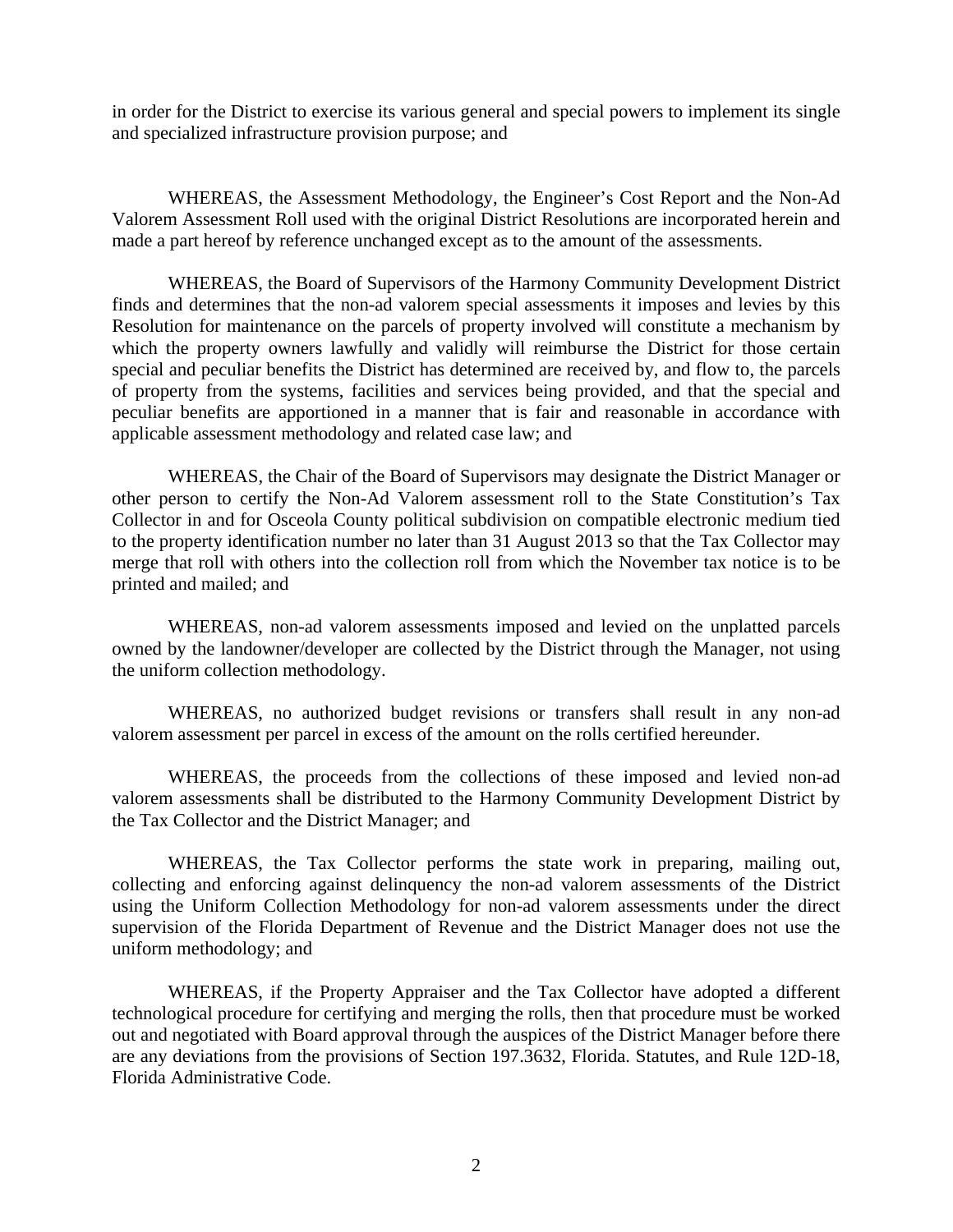# **NOW, THEREFORE, BE IT RESOLVED BY THE BOARD OF SUPERVISORS OF THE HARMONY COMMUNITY DEVELOPMENT DISTRICT;**

**Section 1.** The provisions of the whereas clauses are true and correct and are incorporated herein as dispositive.

### **Section 2. Budget**

- a. That the Board of Supervisors has reviewed the District Manager's Proposed Budget, a copy of which is on file with the office of the District Treasurer and the Office of the Records Administration Department, and is hereby attached to this resolution, and hereby approves certain amendments thereto, as shown in Section 2 below.
- b. That the District Manager's Proposed Budget, as amended by the Board, is adopted hereby in accordance with the provisions of Section 190.008(2)(a), Florida Statutes and incorporated herein by reference; provided, however, that the comparative figures contained in the adopted budget may be revised subsequently as deemed necessary by the District Manager to reflect actual revenues and expenditures for Fiscal Year 2013 and/or revised projections for Fiscal Year 2014.
- c. That the adopted budget, as amended, shall be maintained in the Office of the District Treasurer and the Records Administration Department and identified as "The Budget for the Harmony Community Development District for the Fiscal Year Ending September 30, 2014, as Adopted by the Board of Supervisors on August 29, 2013".

# **Section 3. Appropriations**

 That there be, and hereby is appropriated out of the revenues of the Harmony Community Development District, for the Fiscal Year beginning October 1, 2013, and ending September 30, 2014 the sum of

\_\_\_\_\_\_\_\_\_\_\_\_\_\_\_\_\_\_\_\_\_\_\_\_\_\_\_\_\_\_\_\_\_\_\_\_\_\_\_\_\_\_\_\_\_\_\_\_\_\_\_\_\_\_\_\_\_\_\_\_\_\_\_\_\_

(\$\_\_\_\_\_\_\_\_\_\_\_\_\_\_) to be raised by the applicable imposition and levy by the Board of applicable non-ad valorem special assessments and otherwise, which sum is deemed by the Board of Supervisors to be necessary to defray all expenditures of the District during said budget year, to be divided and appropriated in the following fashion:

TOTAL GENERAL FUND DEBT SERVICE FUND

Total All Funds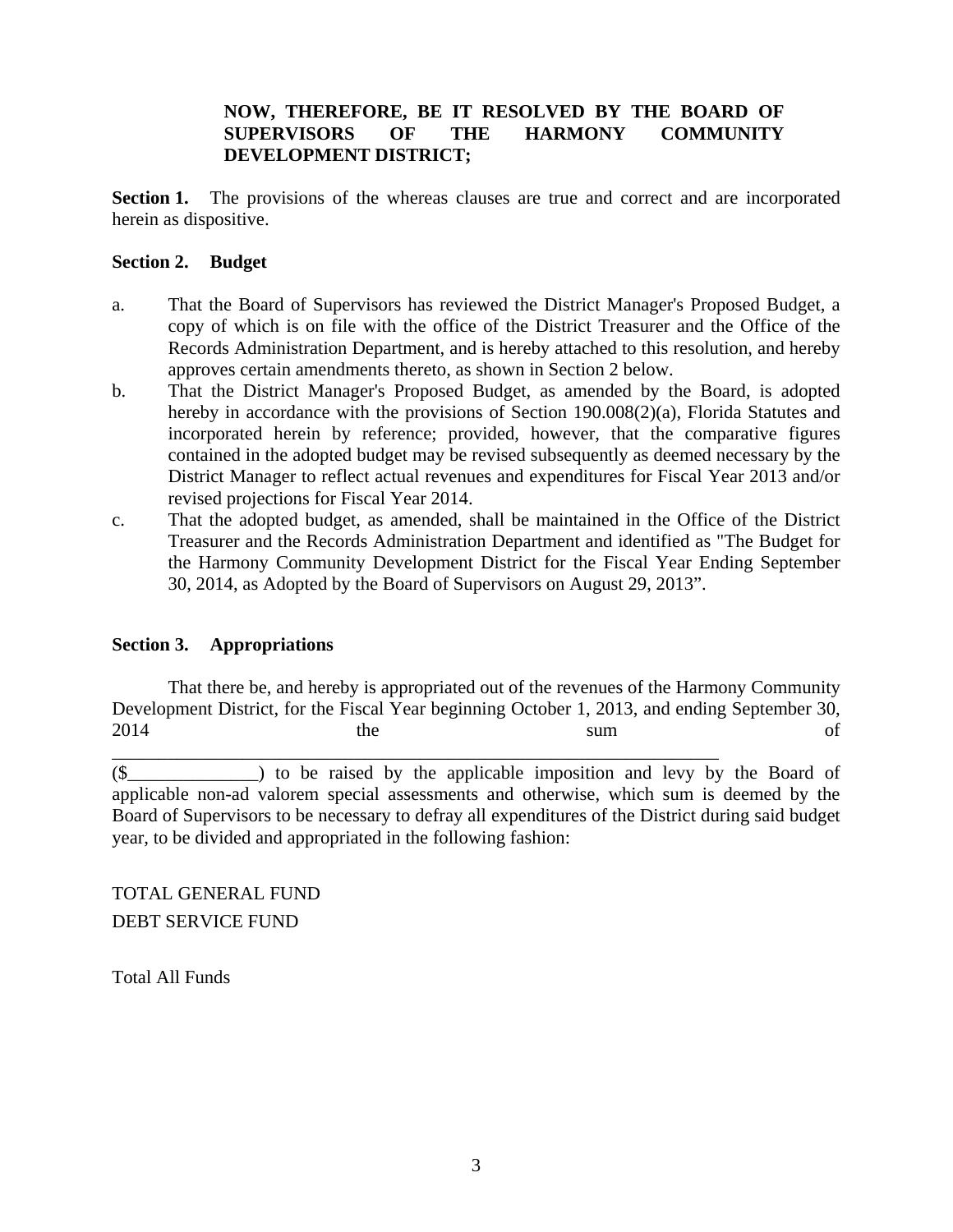### **Section 4. Supplemental Appropriations**

 The Board may authorize by resolution supplemental appropriations or revenue changes for any lawful purpose from funds on hand or estimated to be received within the Fiscal Year as follows:

- a. Board may authorize a transfer of the unexpended balance or portion thereof of any appropriation item.
- b. Board may authorize an appropriation from the unappropriated balance of any fund.
- c. Board may increase any revenue or income budget account to reflect receipt of any additional unbudgeted monies and make the corresponding change to appropriations or the unappropriated balance.

 The District Manager and Treasurer shall have the power within a given fund to authorize the transfer of any unexpended balance of any appropriation item or any portion thereof, provided such transfers do not exceed Ten Thousand (\$10,000) Dollars or have the effect of causing more than 10% of the total appropriation of a given program or project to be transferred previously approved transfers included. Such transfer shall not have the effect of causing a more than \$10,000 or 10% increase, previously approved transfers included, to the original budget appropriation for the receiving program. Transfers within a program or project may be approved by the applicable Department Director and the District Manager or Treasurer. The District Manager or Treasurer must establish administrative procedures, which require information on the request forms proving that such transfer requests comply with this section.

## **Section 5. Maintenance Special Assessment Levy: Fixed and Referenced and to be Levied by the Board**

a. That the Fiscal Year 2014 Maintenance Special Assessment (the "assessment") upon all the property within the boundaries of the District based upon the special and peculiar benefit received and further based upon reasonable and fair apportionment of the special benefit, shall be in accordance with the attached Exhibit, representing the amount of District assessments necessary to provide for payment during the aforementioned budget year of all properly authorized expenditures to be incurred by the District, including principal and interest of special revenue, capital improvement and/or benefit assessment bonds. Said assessment shall be distributed by the Tax Collector or the District Manager for the assessments imposed and levied as follows:

| General Fund $O & M$ | \$ [See Assessment Levy Resolution 2013-07] |
|----------------------|---------------------------------------------|
| Debt Service Fund    | \$ [See Assessment Levy Resolution 2013-07] |

b. The designee of the Chair of the Board of Supervisors of the Harmony Community Development District shall be either the Manager or the Treasurer of the District designated to certify the Non-Ad Valorem Assessment Roll to the Tax Collector in and for the Osceola County political subdivision, in accordance with applicable provisions of State law (Chapters 190 and 197, Florida Statutes) and applicable rules (Rule 12D-18,